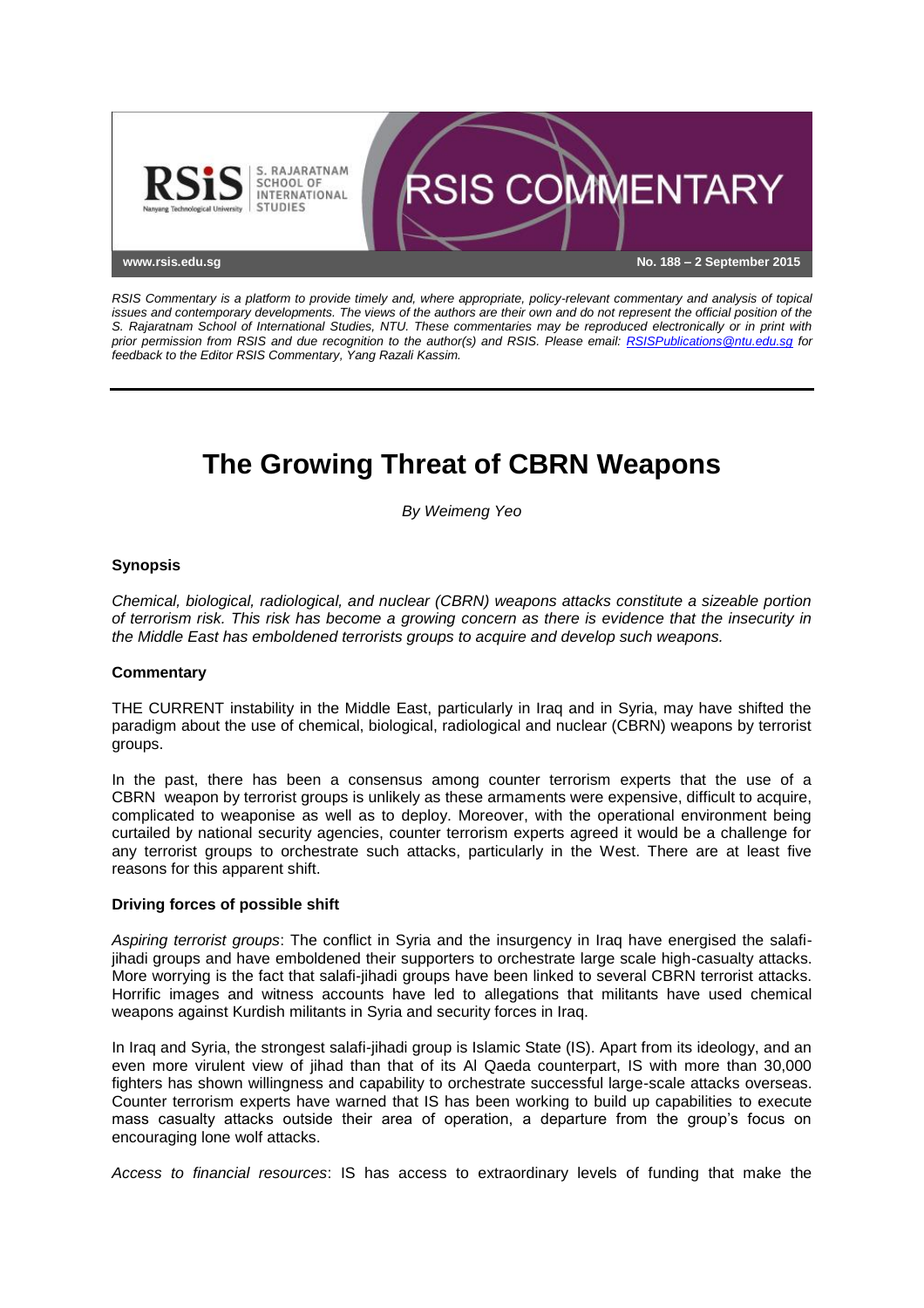procurement of supplies to develop CBRN agents a smaller hurdle to overcome. According to a study by Reuters in October 2014, with the resources generated by IS-controlled territory and the income collected from their illegal activities such as kidnapping, extortion and smuggling, it is estimated that IS possesses assets of more than US\$2 trillion, with an annual income amounting to US\$2.9 billion.

While this is a conservative estimate and much of their financial resources would be allocated to run their organisation as well as maintain control of their territory, it still offers them ample funding to have a credible CBRN programme.

*Increased number of safe havens*: A failing state can offer a safe haven in which militants can function freely and shelter from authorities seeking to disrupt their activities. IS gains in Iraq and Syria have provided it the safe havens in which they have the capacity to develop such weapons. Currently, IS has control of almost 50% of Syria and has seized much of northern Iraq, including the major city of Mosul. Thus, members of the militant group are not merely fighting on the front lines but they also have authority over substantial swath of territory in both Iraq and Syria. The fear is that there are people working in IS-controlled campuses of the University of Mosul or in some CBRN facility in the Syrian city of Raqqa, the group's de facto capital, to develop such weapons.

*Accessibility of CBRN arsenal*: Despite commendable efforts by the Organisation for the Prohibition of Chemical Weapons (OPCW) to render Syrian CBRN stockpiles obsolete, it is still unclear whether the Assad regime has destroyed its CBRN arsenal. As such, access to CBRN materials in Syria is still a concern as there are many potential CBRN sites that could be pilfered by a terrorist group. For example in April 2013, militants targeted the al-Safira chemical facility, a pivotal production centre for Syria's chemical weapons programme.

*Role Of foreign Jihadists*: The role played by the foreign fighters who have travelled to Syria and Iraq in the past few years also needs to be taken account. IS' success in attracting foreigners has been unparalleled with more than 20,000 individuals joining their group. Several of these foreign jihadists have attended universities, providing IS a pool of individuals with the requisite scientific expertise to develop and use CBRN weapons.

To illustrate this point, in August 2014, a laptop owned by a Tunisian physics university student fighting with IS was discovered to contain a document on how to develop bubonic plague and weaponise it. Many in the counter terrorism field have concerns that individuals with such a background could be given a CBRN agent and then be trained to orchestrate such an attack. With their training, they might even return to their countries of origin to conduct attacks back in their homeland.

### **Growing interest to acquire CBRN arms**

The interest in acquiring a CBRN weapon by terrorist groups remains unabated. There is enough information to show that IS has at least a nascent CBRN programme. Fortunately, obtaining a CBRN capability to kill hundreds, much less thousands, is still a major challenge. Al-Qaeda in the past has tried to acquire such weapons with limited success while the counter terrorism forces globally have devoted significant resources to prevent terrorist groups from making any breakthrough.

Current evidence suggests that the salafi-jihadists are still unable to orchestrate a mass CBRN attack, and at best can produce crude CBRN agents that are more suited for smaller attacks. As a result, terrorist groups will continue to resort to conventional attacks. However, at the same time, with its sizeable financial resources, success in recruiting skilled individuals and the availability of CBRN materials in Iraq and Syria, IS has increased its probability of carrying out a massive CBRN attack. As it is not "if," but "when" before a mass CBRN attack could occur, counter-strategies must be put in place.

*Weimeng Yeo is a principal modeler at Risk Management Solutions (RMS) for the development of RMS' terrorism modeling solutions. He was previously with the International Centre for Political Violence and Terrorism Research (ICPVTR) a unit of the S. Rajaratnam School of International Studies (RSIS) Nanyang Technological University, Singapore. He contributed this specially to RSIS Commentary.*